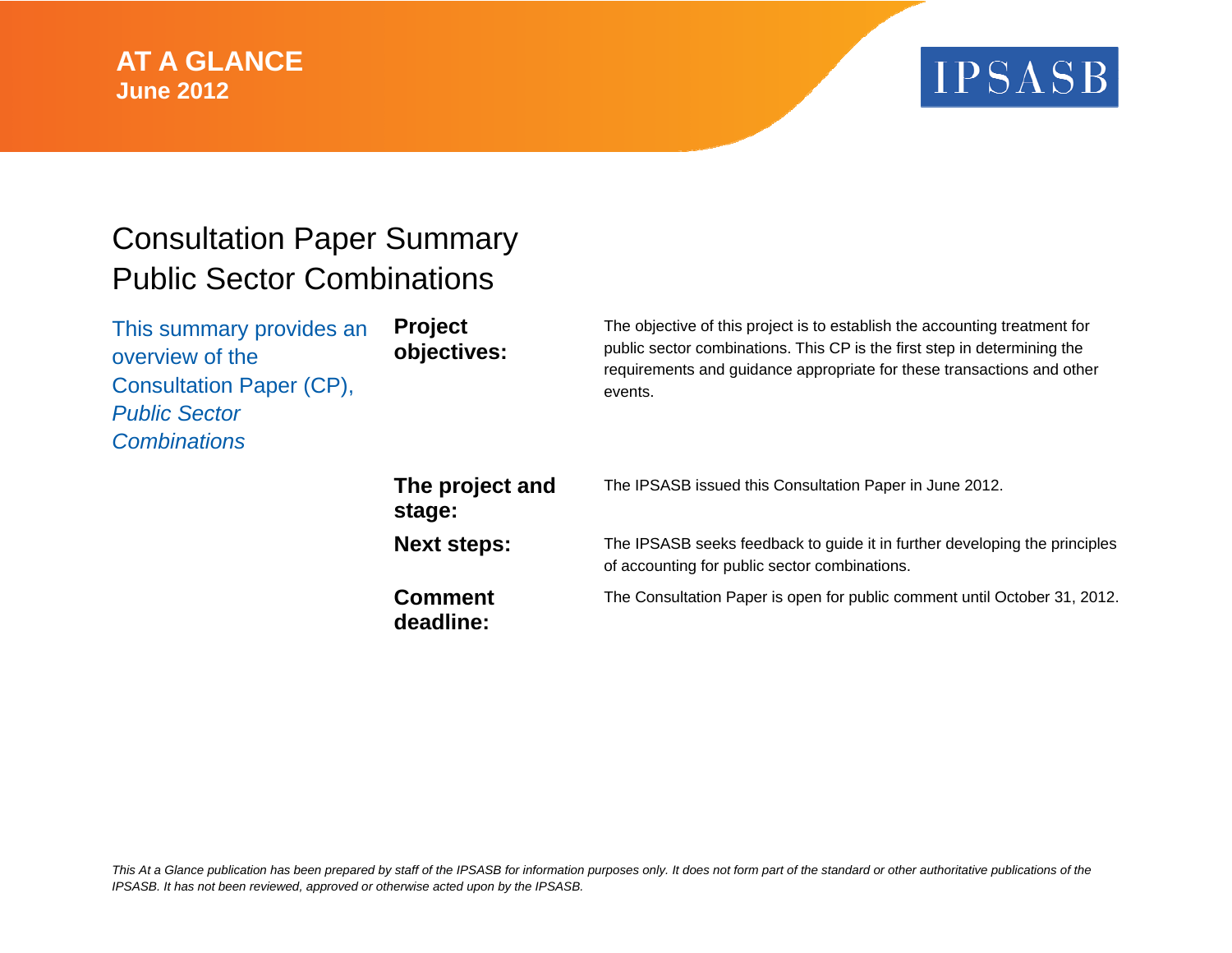## Why is the IPSASB Undertaking this Project?

The purpose of the IPSASB's project on public sector combinations (PSCs) is to initiate discussion about matters such as the timing of recognition and what measurement basis or approach should be adopted in accounting for public sector combinations.

Currently, IPSASs do not provide guidance on how to account for a public sector combination—instead, IPSAS 6, Consolidated and Separate Financial Statements, explains that guidance on accounting for entity combinations can be found in the relevant international or national accounting standard dealing with business combinations. This means that there may not be consistent or appropriate reporting of such combinations in the general purpose financial statements (GPFSs) of public sector entities. Consequently, users may not be able to obtain the information needed to evaluate the nature and financial effect of a PSC.

The CP uses the term "public sector combinations" rather than "business combinations," the term generally used for this type of transaction or other event by profitoriented entities. The different terminology is considered useful as it reflects key differences in the circumstances in which PSCs and business combinations may arise.

Examples of key differences are:

- . **The objective of most businesses and business combinations is to generate profits, whereas the objective of public sector entities is generally to deliver goods and services for community or social benefit.**
- . **Many PSCs take place by way of nonexchange transactions whereas, for profit-oriented entities, the large majority of combinations arise as a result of exchange transactions. Exchange transactions are transactions where one entity receives assets or services or has liabilities extinguished and directly gives approximately equally value in exchange.**
- . **Many business combinations occur voluntarily. A PSC may be undertaken voluntarily or can be required by legislation or other authority.**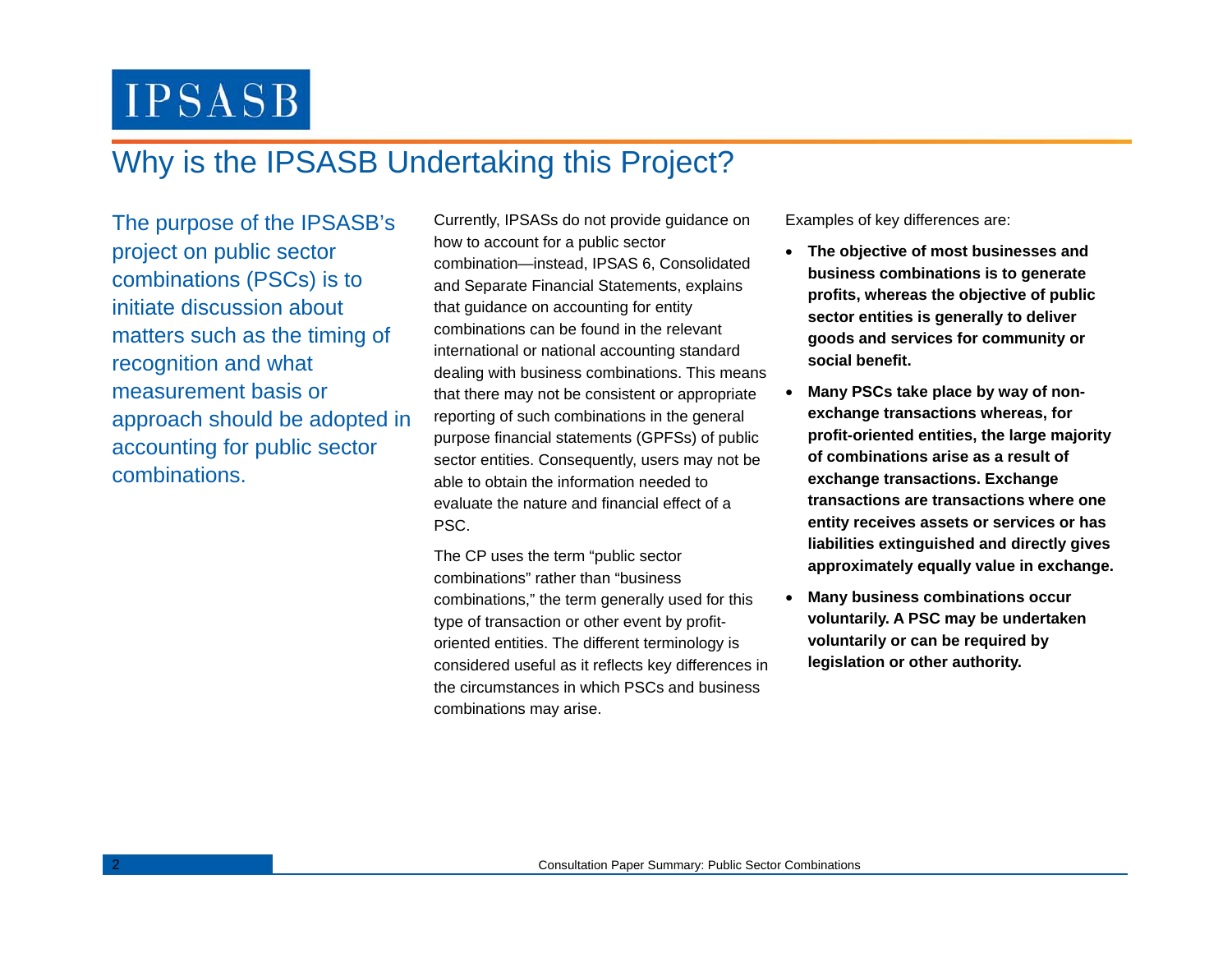## Scope of CP and Definitions

The key definitions in the CP are:

The CP distinguishes between PSCs that are acquisitions and PSCs that are amalgamations. The CP then distinguishes between PSCs that are "not under common control" (NUCC) and "under common control" (UCC).

#### **Public Sector Combination**

A **public sector combination** is "the bringing together of separate operations into one entity, either as an acquisition or an amalgamation."

Where entities and operations are controlled by the same ultimate controlling entity, they are UCC. The definition of a **PSC UCC** is "a public sector combination in which all of the entities or operations involved are ultimately controlled by the same entity both before and after the public sector combination."

An **acquisition** is "a transaction or other event that results in a recipient gaining control of one or more operations."

Section 5 of the CP discusses acquisitions NUCC and Section 6 discusses acquisitions UCC.

### **Acquisition Amalgamation**

An **amalgamation** is "a transaction or other event where

(a) two or more operations combine, (b) none of the combining operations gain control of the other operations, and (c) the transaction or other event is not the formation of a joint venture."

Section 7 of the CP discusses amalgamations and considers that the same issues arise irrespective of whether or not the amalgamation takes place UCC.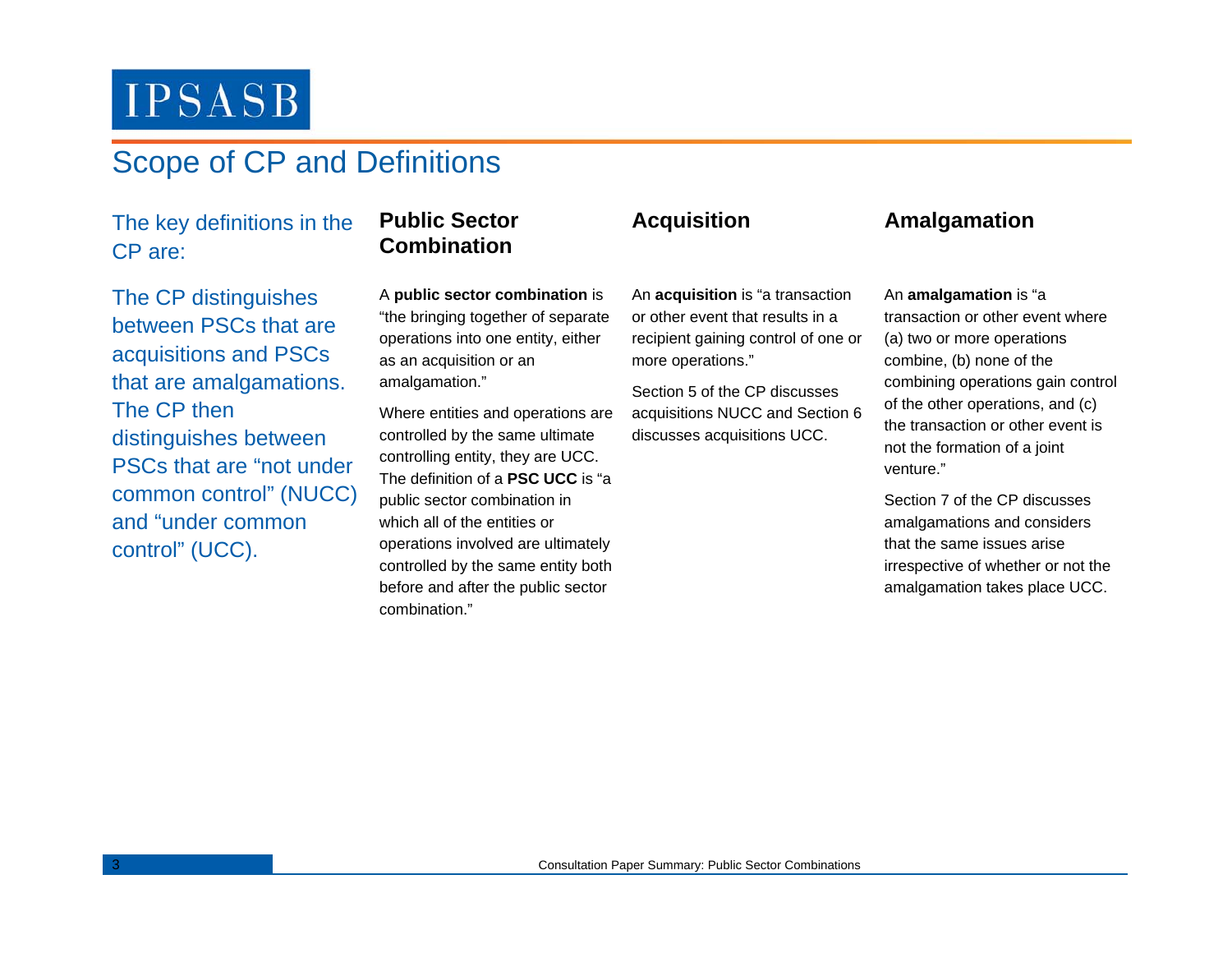## Acquisitions Not Under Common Control (NUCC)

**Approach A Approach B:** 

The CP sets out two approaches to determining the measurement basis or approach that could be applied to acquisitions NUCC. It also considers the accounting treatment for the difference arising.

The difference arising is the difference between consideration transferred (if any), plus minority interests (if any), minus the amount of net assets acquired.

- 0 **Point of recognition—the date the recipient gains control of the acquired operation (the date of acquisition).**
- 0 **Measurement basis or approach—the recipient recognizes in its GPFSs the acquired operation's identifiable assets and liabilities at fair value.**
- **Treatment of difference arising:** 
	- Net assets acquired in excess of consideration transferred (if any)—gain.
	- Net liabilities assumed loss.
	- Consideration transferred in excess of net assets acquired—goodwill or loss.

**Acquisition where No or Nominal Consideration is Transferred** 

- **Point of recognition—the date the recipient gains control of the acquired operation (the date of acquisition).**
- . **Measurement basis or approach— the recipient recognizes in its GPFSs the carrying amount of the assets and liabilities in the acquired operation's financial statements, with amounts adjusted to align the operation's accounting policies to those of the recipient.**
- **Treatment of difference arising:** 
	- Net assets acquired—gain.
	- $\circ$  Net liabilities assumedloss.

### **Approach B: Acquisition where Consideration is Transferred**

- **Point of recognition—the date the recipient gains control of the acquired operation (the date of acquisition).**
- 0 **Measurement basis or approach—the recipient recognizes in its GPFSs the acquired operation's identifiable assets and liabilities at fair value.**
- **Treatment of difference arising:** 
	- Net assets acquired in excess of consideration transferred—gain.
	- $\Omega$  Net liabilities assumedloss.
	- Consideration transferred in excess of net assets acquired—goodwill or loss.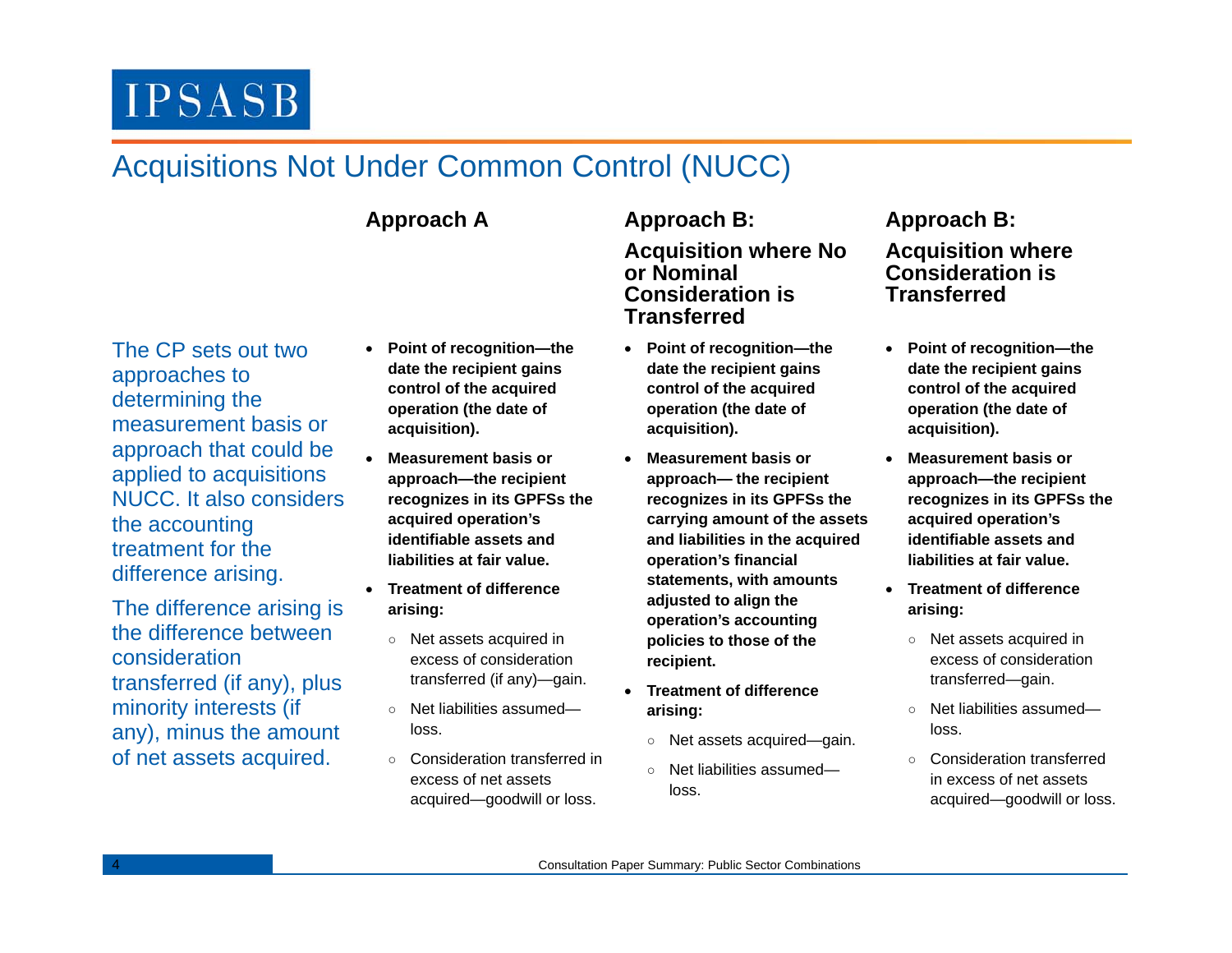## Acquisitions Under Common Control (UCC)

The CP discusses the possible accounting treatment of an acquisition UCC in the GPFSs of the recipient and also considers the accounting treatment of that transaction or other event in the GPFSs of the transferor.

- **Point of recognition—the date the recipient gains control of the acquired operation (the date of acquisition).**
- **Measurement basis or approach—the recipient recognizes in its GPFSs the carrying amount of the assets and liabilities recognized in the acquired operation's financial statements, with amounts adjusted to align the operation's accounting policies to those of the recipient.**
- **Treatment of difference arising—the CP considers three options:** 
	- Gain or loss in surplus or deficit.
	- Contribution from owners or distribution to owners.
	- Gain or loss directly in net assets/equity.

#### **Recipient Transferor**

The accounting treatment in the GPFSs of the entity that loses control of one or more of its operations (the transferor) is included in the CP, because there is no economic change in the ultimate controlling entity's consolidated GPFSs.

IPSAS 6 includes requirements where a controlling entity loses control of a controlled entity and requires that the difference between the proceeds from disposal (if any) and the controlled entity's carrying amount at the date of disposal is recognized in the consolidated statement of financial performance as a gain or loss on disposal of a controlled entity. These accounting requirements reflect that IPSASs do not distinguish between transactions and other events that occur between entities UCC and entities NUCC.

Depending on the decision for the accounting treatment of the difference arising in the recipient's GPFSs, it could result in accounting treatment that is not symmetrical between the recipient and transferor.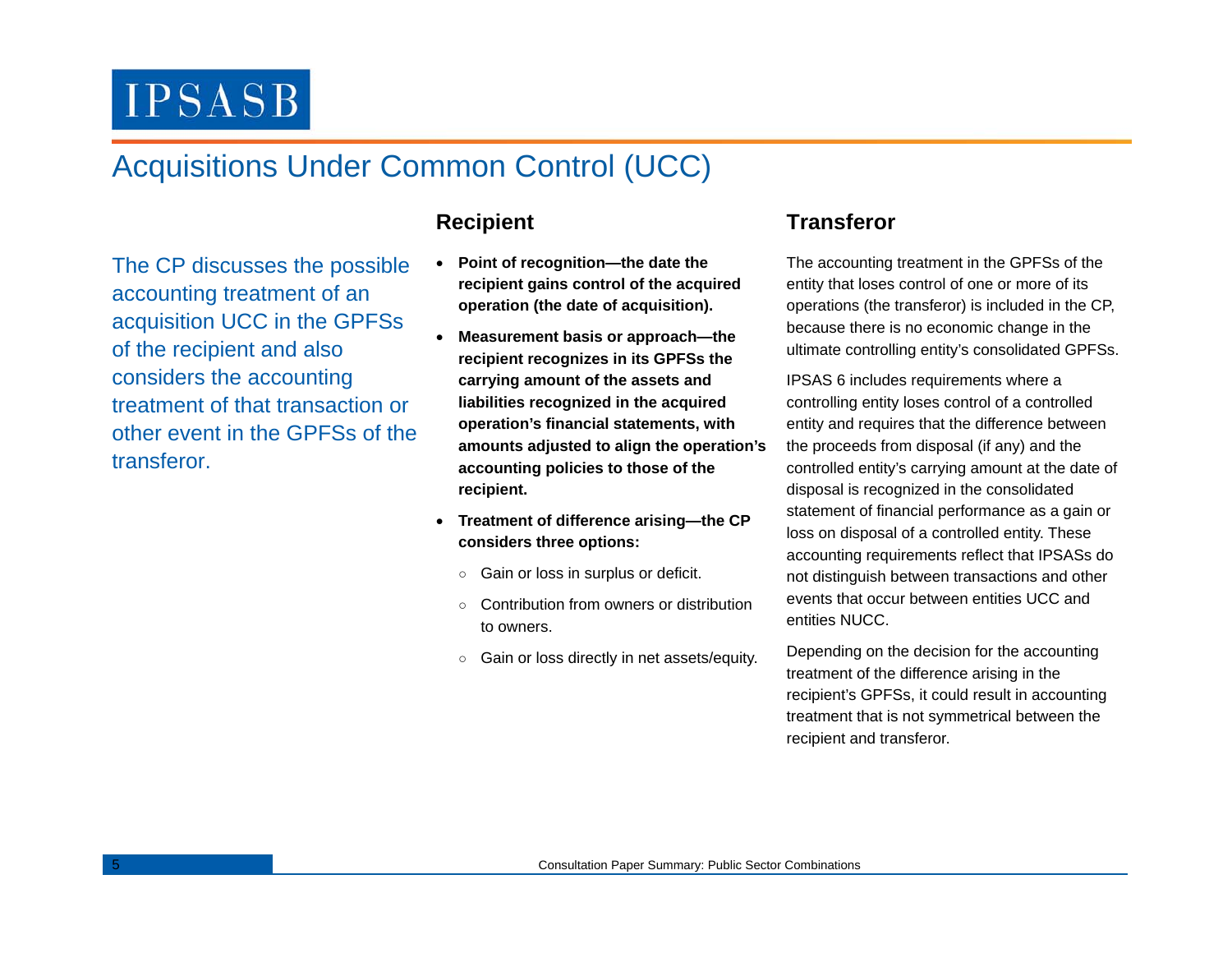## Amalgamations

The CP discusses the possible accounting treatment of an amalgamation in the GPFSs of the resulting entity and also considers the accounting treatment in the GPFSs of the combining operations in the period leading up to the amalgamation.

The resulting entity should apply the modified pooling of interests method of accounting which requires:

- **Point of recognition—**the date of the amalgamation**.**
- **Measurement basis or approach—**the combining operations' financial statement items are recognized without remeasurement at carrying amount, with amounts adjusted to align the combining operations' accounting policies to those of the resulting entity.
- **Surplus or deficit in year of combination—**surplus or deficit recognized in the Statement of Financial Performance commences from the date of the amalgamation**.**
- **Comparatives in the year of the amalgamation—**none.

### **Resulting Entity Combining Operations**

The CP considers how the combining operations' should apply accrual-based IPSASs in the period between the announcement of the amalgamation and the date of the amalgamation, because the process to achieve an amalgamation may cover more than one reporting period.

Where the resulting entity will fulfill the responsibilities of the combining operations, the combining operations should continue to prepare and present their GPFSs on a going concern basis, i.e., continue to measure assets and liabilities in accordance with applicable IPSASs until the date of the amalgamation.